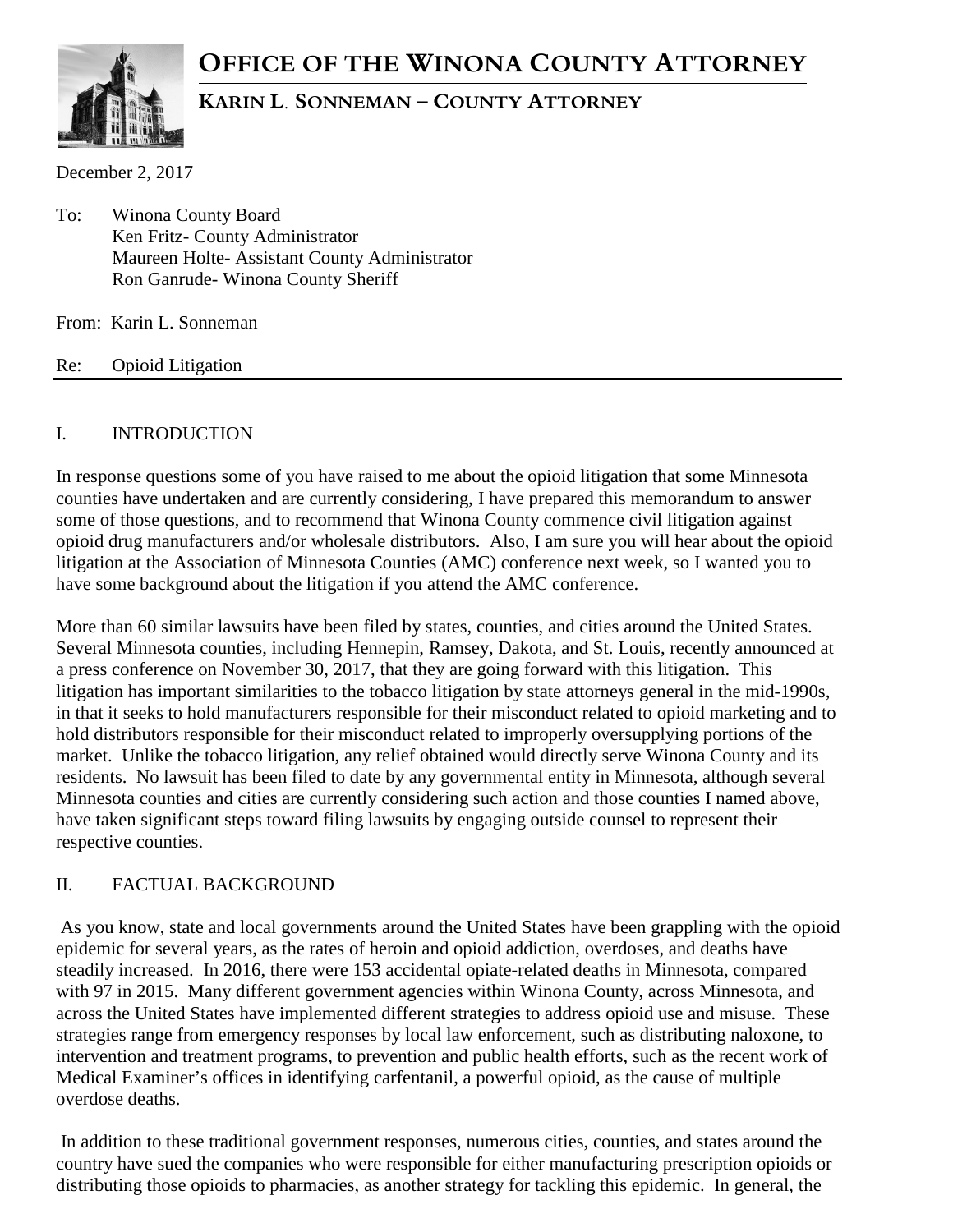lawsuits allege that the manufacturers (such as Purdue Pharma, the maker of OxyContin) used deceptive marketing tactics to convince physicians that opioid painkillers could be prescribed for chronic pain without any risk of addiction or abuse. The lawsuits allege that these misrepresentations vastly expanded the use of opioids in the United States. Several lawsuits also allege that the wholesale distributors (such as McKesson Corporation) breached their duties to monitor, detect, and report suspicious orders of prescription opioids, which allegedly resulted in an oversupply. In fact, both Purdue Pharma and McKesson reached settlement agreements with the U.S. Department of Justice in recent years, paying hundreds of millions of dollars in fines to resolve either criminal charges (Purdue) or civil claims (McKesson). The role of these manufacturers and distributors in fueling the opioid crisis has received intense media attention in recent months. In late October, the U.S. Department of Health and Human Services declared the opioid epidemic to be a public health emergency. President Donald Trump made the same declaration in a presidential memorandum on October 26, 2017 and announced "new steps to combat what he described as the worst drug crisis in U.S. history. President Trump's declaration, which will be effective for 90 days and can be renewed, will allow the government to redirect resources in various ways and to expand access to medical services in rural areas. But it won't bring new dollars to fight a scourge that kills nearly 100 people a day." *Quote from the Chicago Tribune, October 27, 2017.*

## III. POTENTIAL CLAIMS AND RELIEF

Several Minnesota counties and cities are now considering whether to commence similar litigation against the opioid drug manufacturers and/or distributors. Under Minnesota law, the potential claims by counties and cities could include statutory claims under the Minnesota Prevention of Consumer Fraud Act (Minn. Stat. § 325F.68 et seq.), the Minnesota Unlawful Trade Practices Act (Minn. Stat. § 325D.09 et seq.), the Minnesota Deceptive Trade Practices Act (Minn. Stat. § 325D.43 et seq.), the Minnesota False Statement in Advertising Act (Minn. Stat. § 325F.67), and/or the Minnesota False Claims Act (Minn. Stat. Ch. 15C). The potential claims could also include common law claims for fraud or misrepresentation, negligent misrepresentation, or negligent failure to warn, as well as public nuisance and unjust enrichment. The relative strengths or weaknesses of each claim would depend to some extent on each city or county's particular factual circumstances. Self-insured cities or counties could also consider claims relating to the costs of prescriptions, treatment, and emergency care relating to employee and retiree health benefits.

Injunctive relief is also available with respect to many of the potential claims. Examples of injunctive relief could include funding for addiction treatment or to supply antidotes (such as naloxone) or to host drug collection events or for prevention efforts like prescriber and patient education. Injunctive relief could also require manufacturers to stop any deceptive marketing practices or to conduct research on alternative treatments, etc.

If the Winona County Board decides to authorize litigation, then prior to filing suit, additional legal research and factual investigation will be required to determine which claims would be most appropriate, and which defendants to name. Depending on which claims are asserted, Winona County could also pursue monetary damages for "proprietary costs," such as costs incurred for payment of prescriptions or treatment of employees, retirees, and dependents, or worker's compensation benefits. Winona County could potentially seek compensation for "government costs," meaning the increased costs of first responders, law enforcement, emergency medical personnel, child protection and foster care, etc., related to the opioid epidemic. Winona County could also pursue restitution or disgorgement of profits. Some of the statutory claims could also support treble damages, punitive damages, civil penalties, and recovery of litigation costs.

Depending on which claims are asserted and which defendants are named, any litigation is likely to proceed in federal court – although the claims primarily arise from state law, the potential defendants are